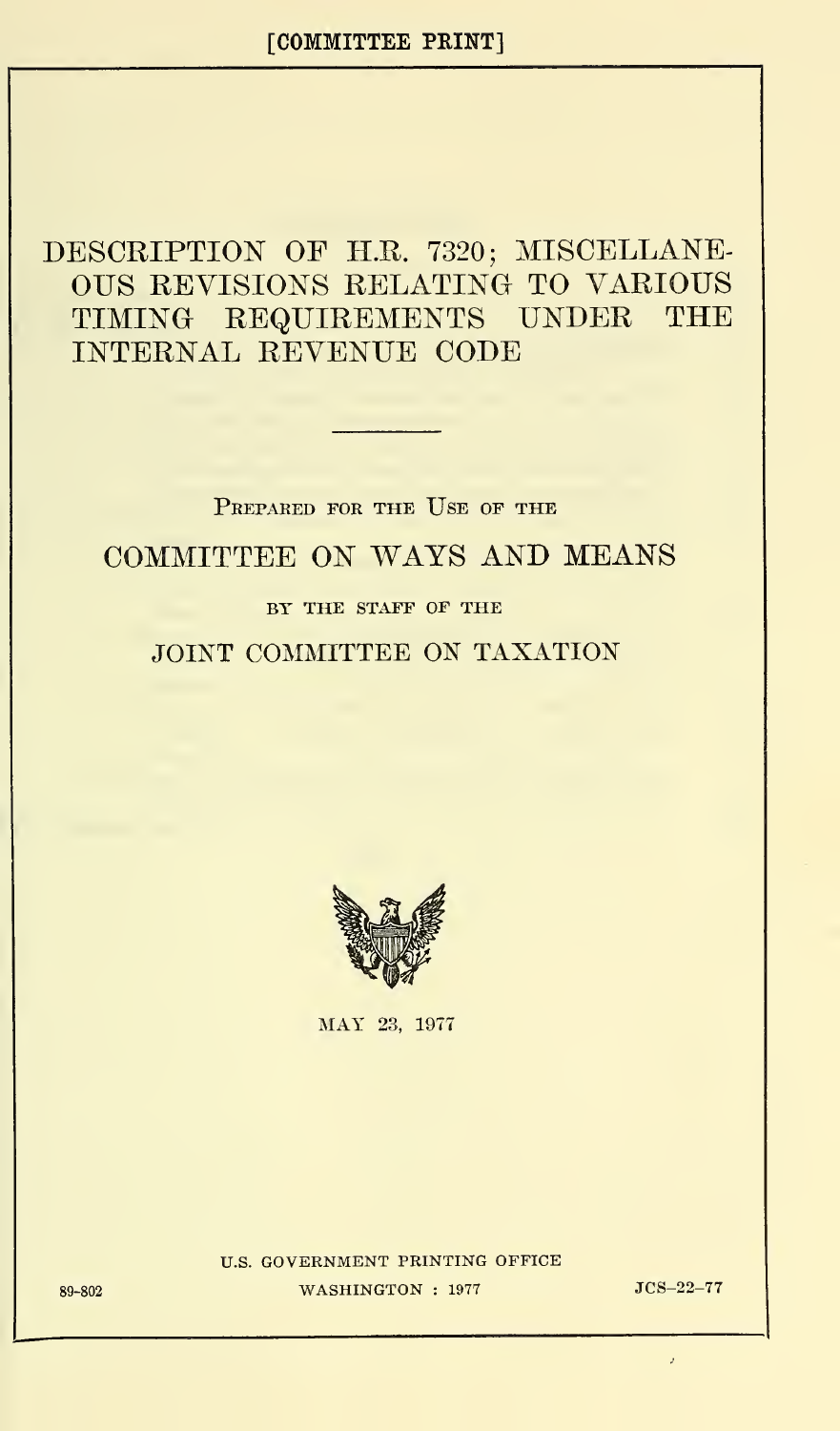$\mathcal{X} \subset \mathbb{R}^n$  . The set of  $\mathcal{X} \subset \mathbb{R}^n$  , we have a set of the set of  $\mathcal{X}$ 

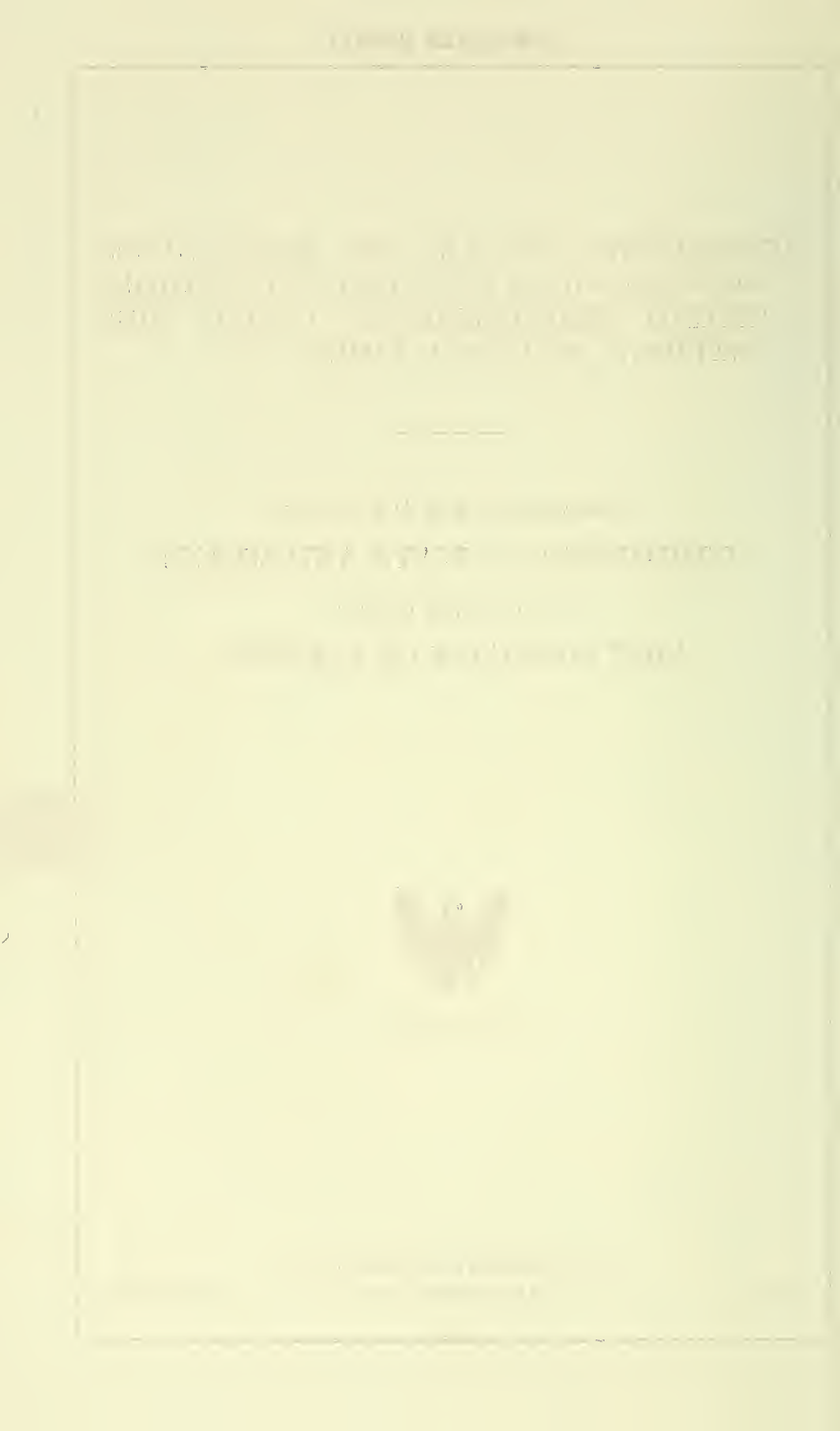# CONTENTS

|                                                       | Page           |
|-------------------------------------------------------|----------------|
| I. Introduction                                       |                |
|                                                       | $\overline{2}$ |
| A. Period for payment to qualify for deductibility of |                |
| certain expenses paid to related taxpayers            | $\overline{2}$ |
| B. Increase in basis for amount of gain recognized to |                |
| the distributing corporation                          | 3              |
| C. 60-day extension of 12-month period for nonrecog-  |                |
| nition of gain in connection with certain liquida-    |                |
|                                                       |                |
| tions where there is an involuntary conversion        | 4              |
| D. Extension of period for making subchapter S elec-  |                |
| $tions$ <sub>-----</sub>                              | $\frac{5}{2}$  |
| E. Time for filing income tax returns in the case of  |                |
| organizations exempt from taxation under sec-         |                |
| tion $501(a)$ -----                                   | 6              |
| F. Period for determining whether the taxpayer is a   |                |
| farmer or a fisherman for purposes of the esti-       |                |
| $mated$ $tax$ --------                                | 7              |
| G. Period of limitations for credit or refund with    |                |
| respect to certain carrybacks of losses and           |                |
| $\alpha$ credits $\alpha$ .                           | 8              |
| H. Stay of collection of penalty under section 6672   |                |
|                                                       | 9              |
|                                                       |                |
|                                                       |                |

 $(III)$ 

J.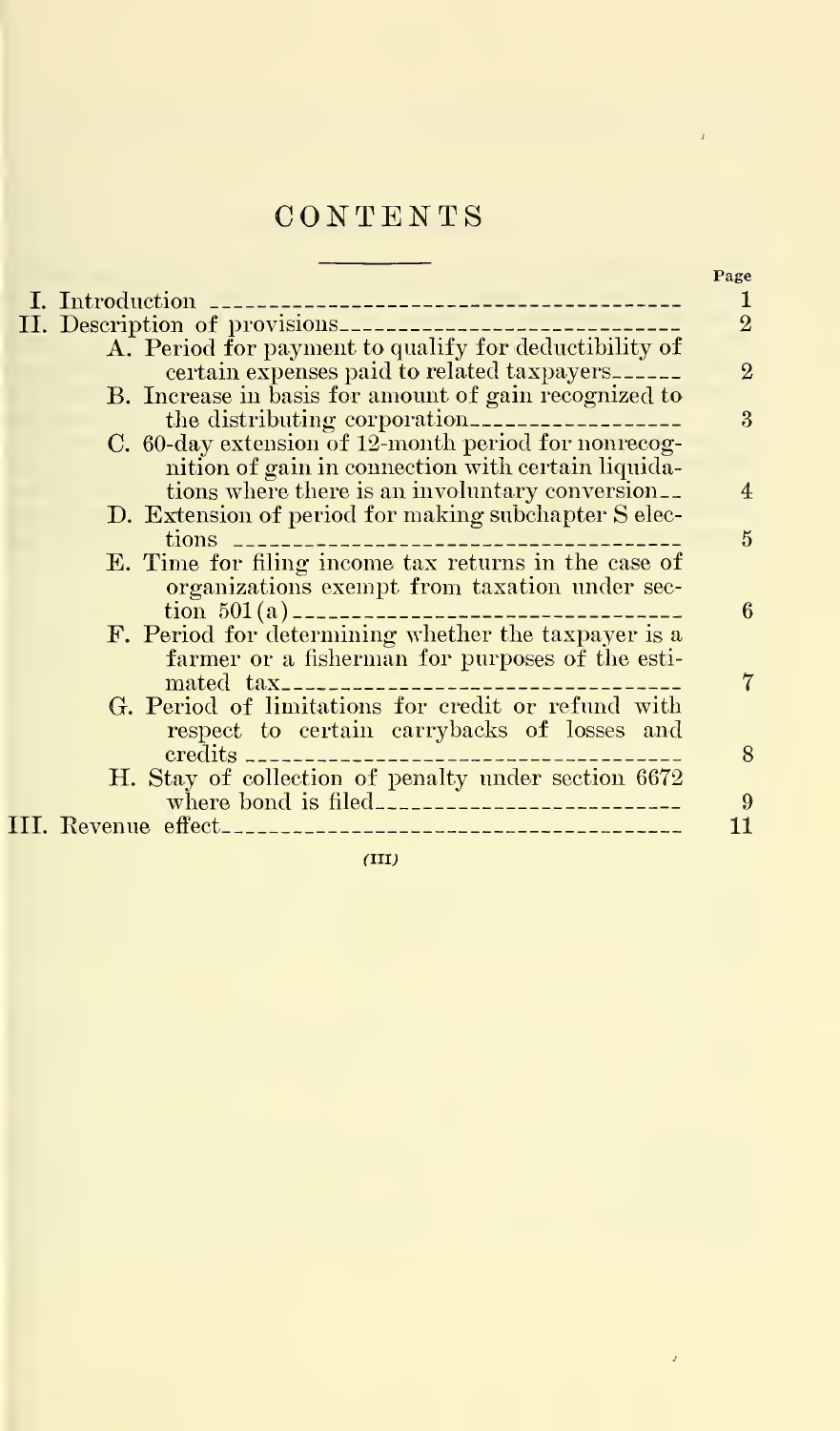# $\mathbf{v} = \mathbf{v}$  $\mathcal{L} = \mathcal{L} \times \mathcal{L} \times \mathcal{L}$ L.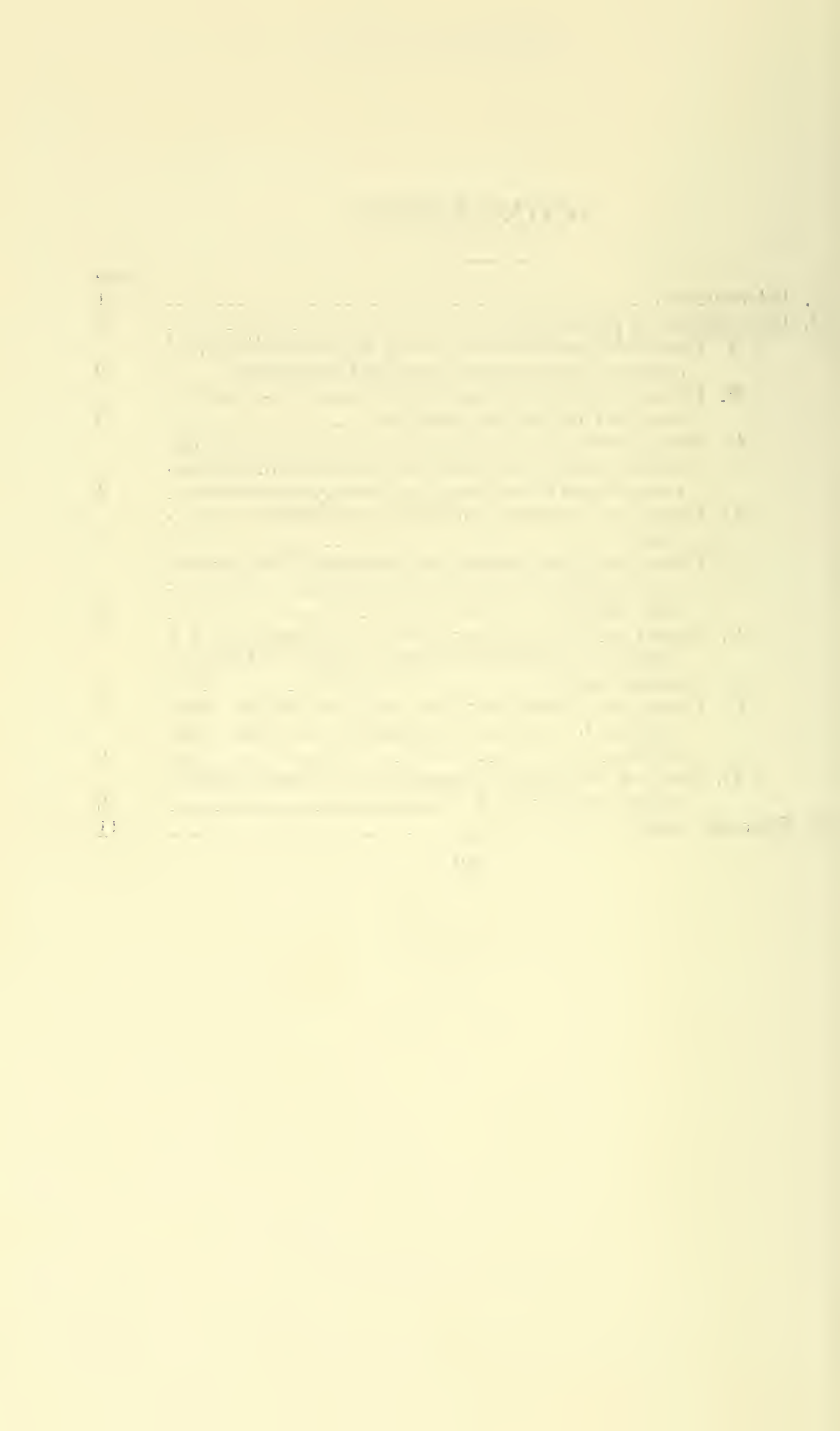## I. INTRODUCTION

This pamphlet describes a number of miscellaneous revisions to the tax laws contained in H.R. 7320, The provisions contained in the bill have been developed from a list of legislative recommendations submitted by the American Bar Association, the American Institute of Certified Public Accountants and various other groups including State and local bar and accounting associations. In general, these provisions relate to various timing requirements of the Federal tax laws.

The staff of the Joint Committee on Taxation prepared the descriptions in this pamphlet of each item under the bill in a manner similar to the descriptions prepared in connection with hearings on miscella neous bills in the 94th Congress. The description indicates the present law treatment, the issue involved, and an explanation of the provision.

 $\begin{pmatrix} 1 & 0 & 0 \\ 0 & 0 & 0 \\ 0 & 0 & 0 \end{pmatrix}$ 

the first contract of the contract of the contract of

 $\label{eq:1.1} \mathcal{N}(\mathbf{x}) = \mathcal{N}(\mathbf{x}) = \mathcal{N}(\mathbf{x}) = \mathcal{N}(\mathbf{x})$ 

the contract of the contract of the contract of

**Contract Contract Street Contract Contract Contract** State of the Con-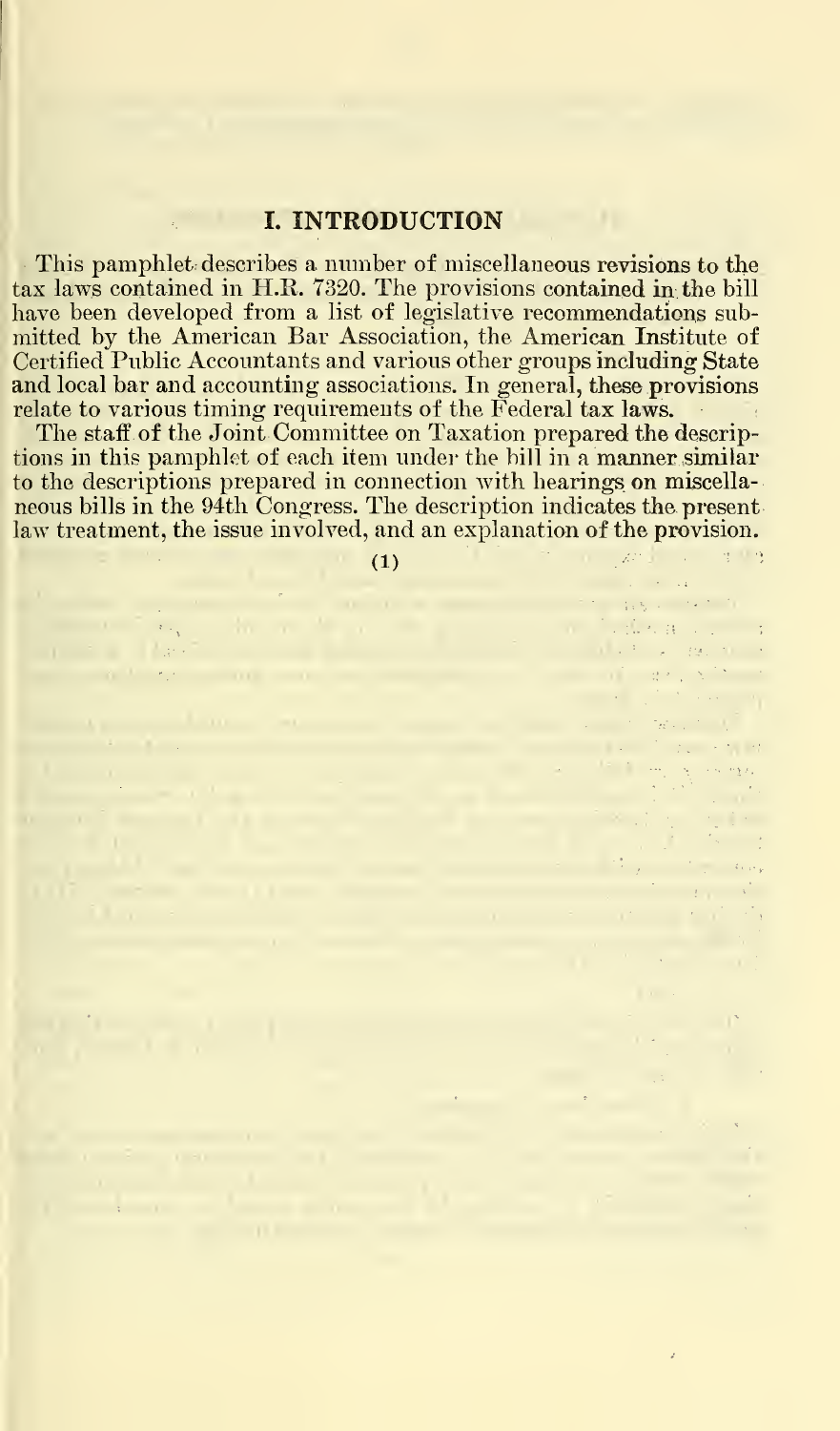#### II. DESCRIPTION OF PROVISIONS

#### A. Period for Payraent to Qualify for Deductibility of Certain Expenses Paid to Related Taxpayers (sec. 2 of the bill and sec. 267(a) of the Code)

#### Present law

Under present law (sec.  $267(a)$ ), an accrual basis taxpayer is denied a deduction for certain accrued expenses or interest owed to certain related persons who are on the cash basis. The disallowed ex penses are those which are not paid to the related person, or are not constructively received by him, within the taxable year in which the expenses are accruable, or within  $2\frac{1}{2}$  months thereafter. This provision prevents an accrual-basis taxpayer from claiming a deduction for an accrued expense which the related cash-basis payee is not required to take into income until some subsequent time, if at all.

Because an accrued expense is deductible by a taxpayer under the accrual method of accounting only in the taxable year in which it accrues, a deduction disallowed (under section  $267(a)$ ) is permanently lost. It cannot be deducted at some subsequent time when payment is made.

In determining whether certain acts are performed timely, present law (sec. 7503) generally provides that when the last day for performing any act falls on a Saturday, Sunday, or a legal holiday, the act is timely if it is performed on the next succeeding day which is not a Saturday, Sunday, or legal holiday. However, the Internal Kevenue Service has ruled that section 7503 covers only procedural steps in connection with the determination, collection, or refund of taxes; sec tion 7503 does not extend the  $21/2$ -month period (under section  $267(a)$ ) during which accrued expenses owed to <sup>a</sup> related person must be paid by the taxpayer, or constructively received by the related person. (Rev.  $Ru1.72-541.72-2 C.B. 645)$ 

#### Issue

The issue is whether the required payment period under section 267 (a) should be extended if the payment period ends on Saturday, Sunday, or legal holiday.

#### Explanation of provision

This amendment would extend the timely performance rule of section 7503 to section 267 (a). As a result, the  $2\frac{1}{2}$ -month period (under section  $267(a)$ ) during which payments must be made (or constructively received) in order to be deductible would be extended if the period ends on a Saturday, Sunday, or legal holiday.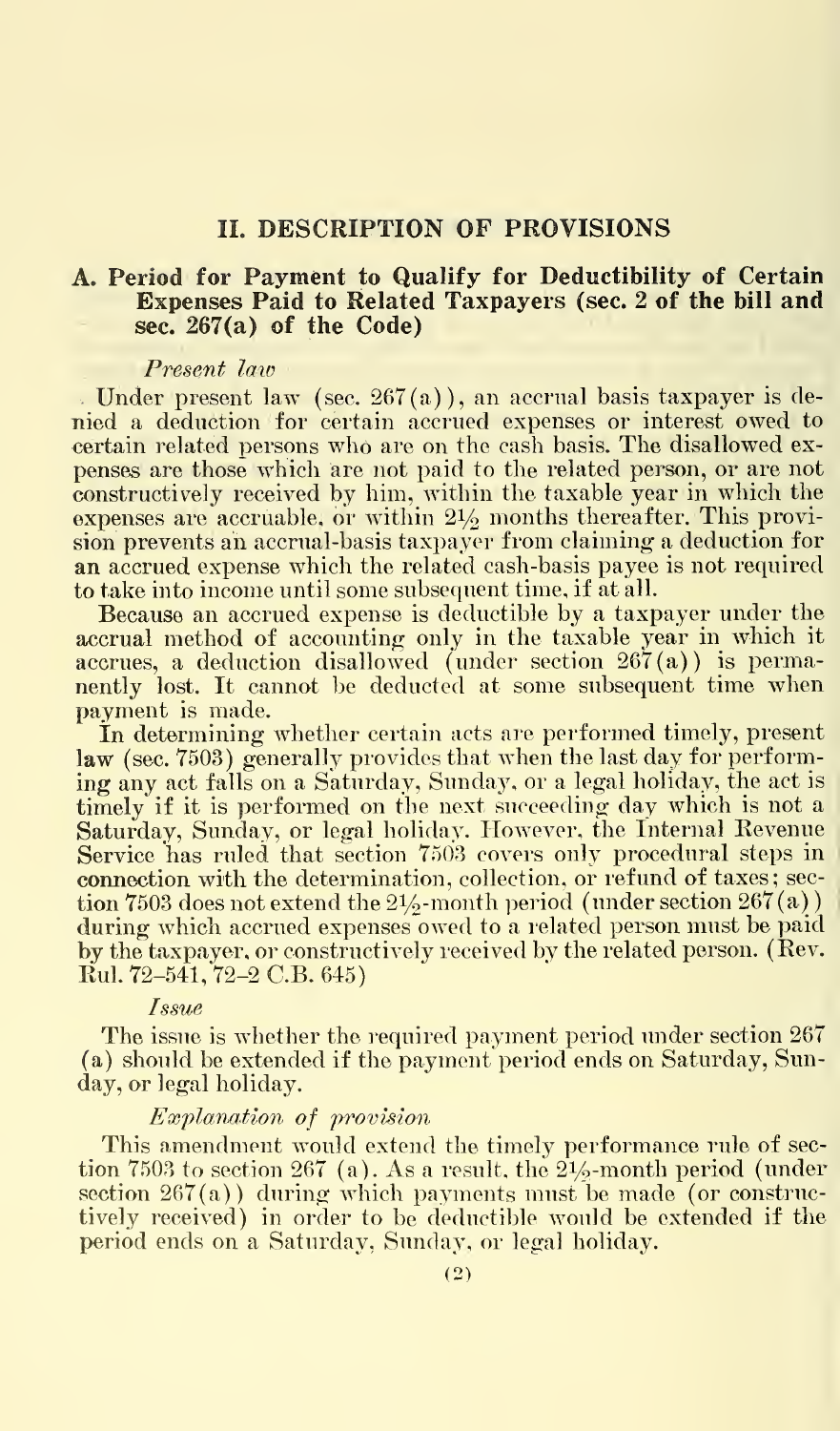#### B. Increase in Basis for Amount of Gain Recognized to the Distributing Corporation (sec. 3 of the bill and secs.  $301(b)(1)$  $(B)$  and  $301(d)(2)$  of the Code)

#### Present law

Under present law (sec.  $301(b)(1)(B)$ ), if property is distributed by a domestic corporation to another domestic corporate shareholder, the amount of the distribution treated as a dividend to the distributee corporation is an amount equal to the lesser of (1) the fair market value of the property received, or (2) the adjusted basis of the property to the distributing corporation, plus any income or gain recog nized by the distributing corporation upon the distribution pursuant to certain designated code sections.^ These designated code sections provide for recognition of gain upon the disposition of certain types of property, such as LIFO inventory, properties subject to indebtedness in excess of basis, appreciated property used to redeem stock, real and personal property on which depreciation was claimed, farmland, and interests in oil or gas properties. Corresponding rules apply in determining the reduction in the earnings and profits of the distributing corporation (sec.  $312(c)$ ).

The same rule is provided with respect to the computation of the basis of the property received by a domestic distributee-corporation (sec.  $301(d)(2)$ ).

These provisions prevent double taxation at the corporate level of the same gain (once at the distributor-corporation level and again at the distributee-corporation level) by allowing a step-up in basis to the extent gain is recognized by the distributor-corporation. (The cor porate dividends received deduction also operates to mitigate against double taxation at the corporate level (sec. 243)). If a step-up in basis were not provided in these instances, double taxation of a portion of the gain would occur upon the subsequent sale or disposition of the property by the distributee-corporation.

However, in at least one instance and possibly others, reference is not made to a code section which would require the recognition of gain by a corporation upon the distribution of property to another corporation. Thus, while gain would be recognizable upon a corporation's distribution of an installment obligation to the distributee corporation (under section  $453(d)$ ), no increase in the amount of distribution and basis would result because the installment disposition provision is not specifically designated under either the dividend inclusion rule or the basis rule for property distributed to a corporate shareholder. Moreover, there are other corporate distribution situations with respect to which certain case law would require recognition of gain.

Thus., the dividend inclusion rule and corporate-distributee basis rule are not inclusive of all situations in which gain is recognized. As a result, the potential for some double taxation exists for those

<sup>&</sup>lt;sup>1</sup> Sections 311 (b), (c), and (d), 341(f), 617(d) (1), 1245(a), 1250(a), 1251(c),  $1252(a)$ , and  $1254(a)$ .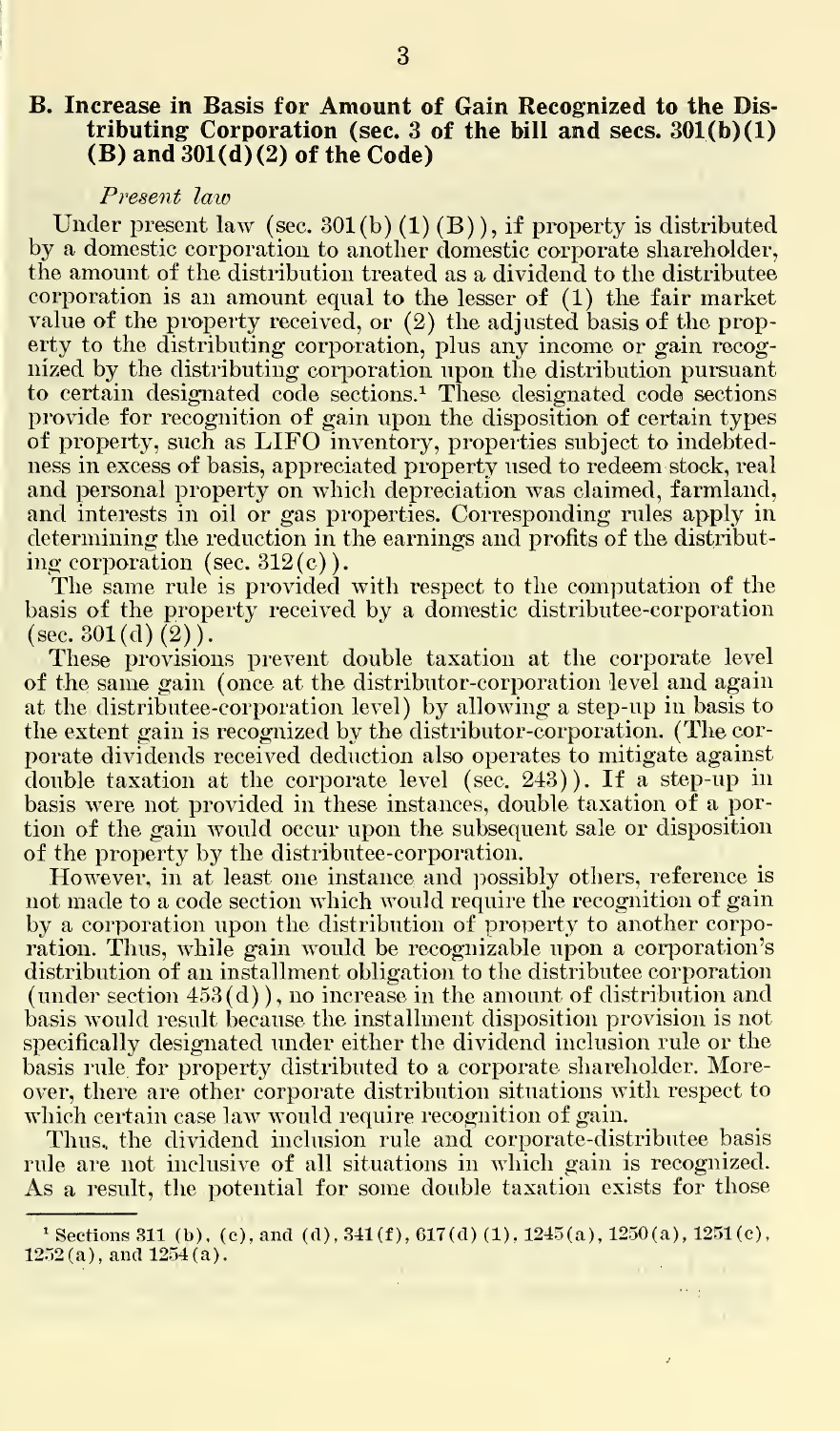#### Issue

The issue is whether a general provision should be provided to allow an adjustment to basis for a distributee-corporation where gain is recognized upon the distribution of property by the distributorcorporation.

#### Explanation of provision

The bill deletes the specific reference to the provisions of the code requiring recognition of gain upon certain distributions, and substitutes a general provision that the amount of the distribution and the basis of the property to the distributee will be increased by all gain recognized upon the distribution.

#### C. 60-Day Extension of 12-Month Period for Nonrecognition of Gain in Connection With Certain Liquidations Where There is an Involuntary Conversion (sec. 4 of the bill and sec. 337 of the Code)

#### Present lam

Under present law, a corporation, which adopts a plan of complete liquidation and within 12 months thereafter distributes all of of its assets to its shareholders, does not recognize gain or loss on the sale of property during the 12-month period. Prior to the enactment of this provision of the code (sec. 337), a sale of property by a corporation which subsequently liquidated generally resulted in two taxes one tax on the corporation on the gain realized on the sale, and a sec ond tax on the shareholders on the gain realized by them when they received the proceeds from the corporation in complete liquidation of their stock. Prior to enactment of section 337, the tax on the sale could generally be avoided only by a distribution of assets to the shareholders in a taxable liquidation followed by a sale under which gain was not realized because the bases of the assets were equal to the sales price. The Congress changed the law in 1954 because these differ ences accorded undue weight to the formalities of the transaction and they, therefore, represent merely a trap for the unwary. The Congress opted to eliminate the tax at the corporate level. Section 337 generally eliminated the distinction between (1) a distribution of assets fob lowed by a sale (one tax) and (2) a sale followed by a distribution of sale proceeds to shareholders (two taxes). (In certain other cases the incidence of two taxes can be avoided or minimized under a so called "one-month" liquidation where the liquidating corporation has little earnings and profits or does not distribute a significant amount of cash.)

The three major requirements of current law are: (1) that a plan of complete liquidation be adopted on or before the date of the sale or exchange, (2) that the sale or exchange occur within the 12-month period beginning on the date of adoption of the plan, and (3) that all proceeds be distributed in complete liquidation within the 12-month period.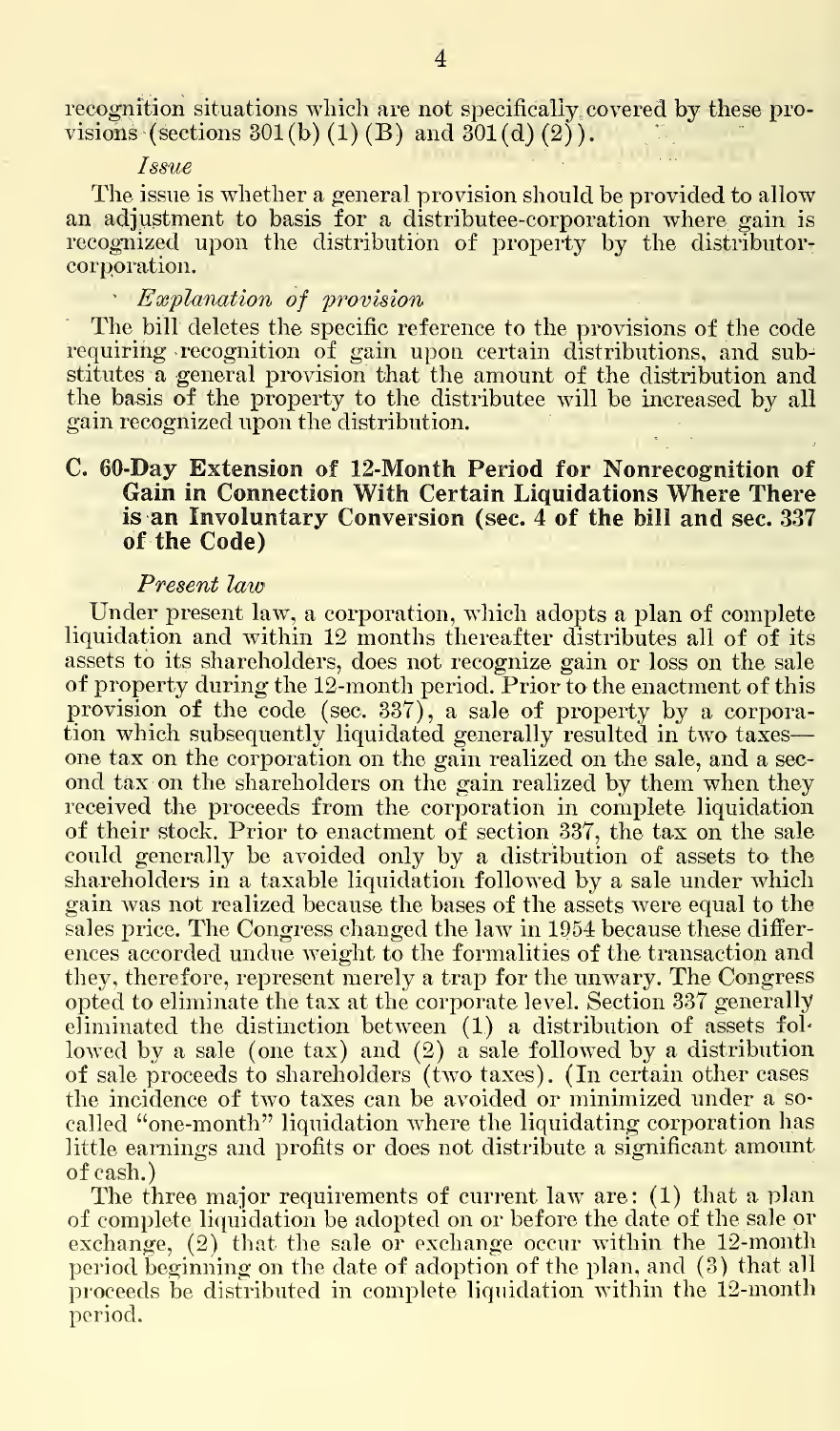Under present law, an involuntary conversion of property which results from a fire or condemnation proceeding is a "sale or exchange" eligible for non-recognition of gain or loss under this provision. In the case of a fire, the Supreme Court held that the sale or exchange occurs at the time of the fire even if the insurance proceeds are not determinable at that time, Central Tablet Manufacturing Co. v. U.S.,  $417$  U.S 673 (1974). Similarly, the transfer of ownership to the State in the case of condemnation constitutes a "sale or exchange," even if the owner did not have notice of the action. In some States, filing of documents in court is sufficient to transfer ownership of the con demned property, and subsequent litigation as to the amount of the condemnation award does not change the date of "sale" for purposes of the 12-month liquidation provision.

In the case of destruction of property by fire or other casualty, it is difficult if not impossible to take action to adopt a plan to liquidate on the date the fire or other casualty occurs.^ If a corporation decides after an involuntary conversion to liquidate, any gain arising from the involuntary conversion is subject to double taxation if the corporation did not adopt a plan on the date of the involuntary conversion or did not happen to have a plan in existence before the date of the conversion. Similar considerations arise in connection with condemnations. To the extent that the taxpayer has little knowledge of an impending condemnation, the corporation may be unable to adopt a plan of liquidation on or before the date of the condemnation.

#### Issue

The issue is whether a special nonrecognition rule should be provided in the case of an involuntary conversion.

#### Explanation of provision

The bill extends nonrecognition treatment to gain or loss resulting from the destruction, theft, seizure, requisition, or condemnation of property, or from the sale or exchange of property under the threat or imminence of requisition or condemnation, if a plan of liquidation is adopted within 60 days after the date the involuntary conversion occurs, and the liquidation otherwise qualifies under the 12-month liquidation provision (sec. 337) , However, this additional nonrecognition provision will apply only if the liquidating corporaton so elects.

### D. Extension of Period for Making Subchapter S Elections (sec. 5 of the bill and sec. 1372(c) of the Code)

#### Present law

Subchapter S was enacted in 1958 in order to minimize the effect of Federal income taxes on the form in which a business is conducted by permitting incorporation and operation of certain small businesses without the incidence of income taxation at both the corporate and shareholder levels. The subchapter S rules allow corporations engaged in active trades or businesses to elect to be treated for income tax

<sup>&</sup>lt;sup>2</sup> Under the statute, the nonrecognition provision applies to sales or exchanges taking place on the date the plan is adopted.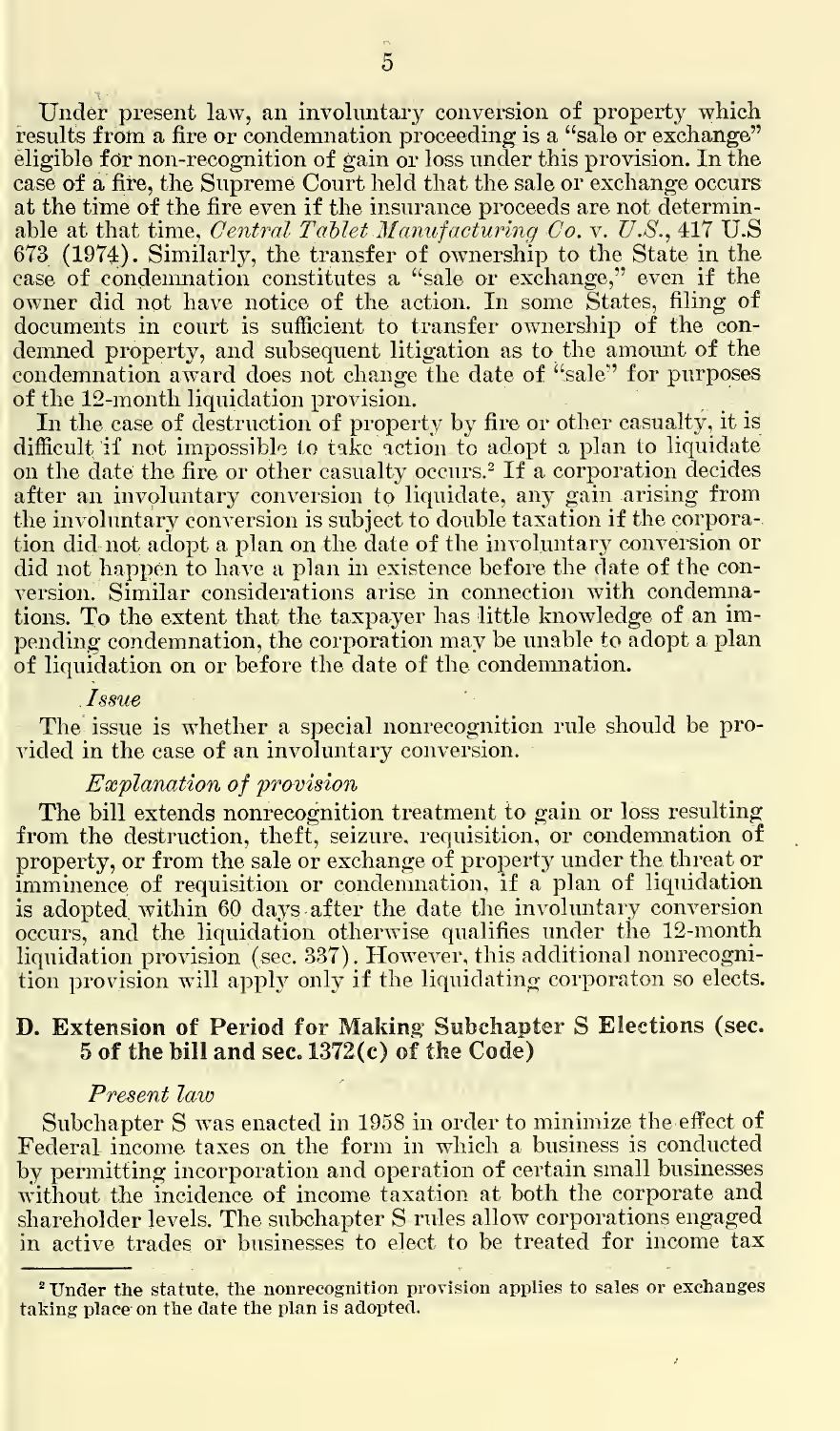purposes in <sup>a</sup> manner similar to that accorded partnerships. Where an eligible corporation elects under the subchapter S provisions, the in come or loss (except for certain capital gain) is not taxed to the cor poration, but each shareholder reports a share of the corporation's income or loss each year in proportion to his share of the corporation's total stock. Once made, the election continues in effect for the taxable year and subsequent years until it is terminated.

Present law requires that in order for a subchapter S election to be effective for a taxable year, it must be filed during a limited 2-month period which begins 1 month before the start of the taxable year. (For example, if a calendar year corporation wishes to elect subchapter S effective for its 1978 tax year, the election must be filed during December of <sup>1977</sup> or January of 1978.) An election is not valid for either the intended year or any future year if it is not filed within this period. Extensions of time for filing the election are not granted. Kev. Eul. 60-183, 1961-1 C.B. 625. If an election is found to be untimely upon audit several years later, the corporation is taxed as a regular corporation for all the intervening years, Opine Lumber Co., Inc., 64 T.C. 700 (1975).

In effect, the period of time during which an election can be made by a newly-formed corporation for its first taxable year is only one month since a new corporation cannot make the election until it is in existence under State law, which generally occurs at the same time as the beginning of its first taxable year. J. William Frentz, 44 T.C. 485 (1965), aff'd, 375 F. 2d 662 (6th Cir. 1967). In other situations it has been difficult to determine when the 1-month period begins for a new corporation to make the election begins because of several alternative rules used to determine when its first taxable year begins.

#### $I\overline{s}sue$

The issue is whether the period for making the subchapter S election should be expanded.

#### Explanation of provision

Under the bill, the period of time to make the subchapter S election is expanded to include the entire preceding taxable year for small business corporations. In addition, <sup>a</sup> newly formed corporation may make the election during the first 75 days of its first taxable year, rather than the 1-month period provided under present law.

#### E. Time for Filing Income Tax Returns in the Case of Organizations Exempt from Taxation Under Section 501(a) (sec. 6 of the bill and sec. 6072 of the Code)

#### Present law

Under present law, income tax returns on the unrelated business taxable income of calendar year corporations exempt from tax under section 501 (a) of the code, must be filed on or before the 15th day of March following the close of the calendar year, and such returns made on the basis of a fiscal year must be filed on or before the 15th day of the third month following the close of the fiscal year. Similarly, trusts exempt from tax under section 501 (a) must file income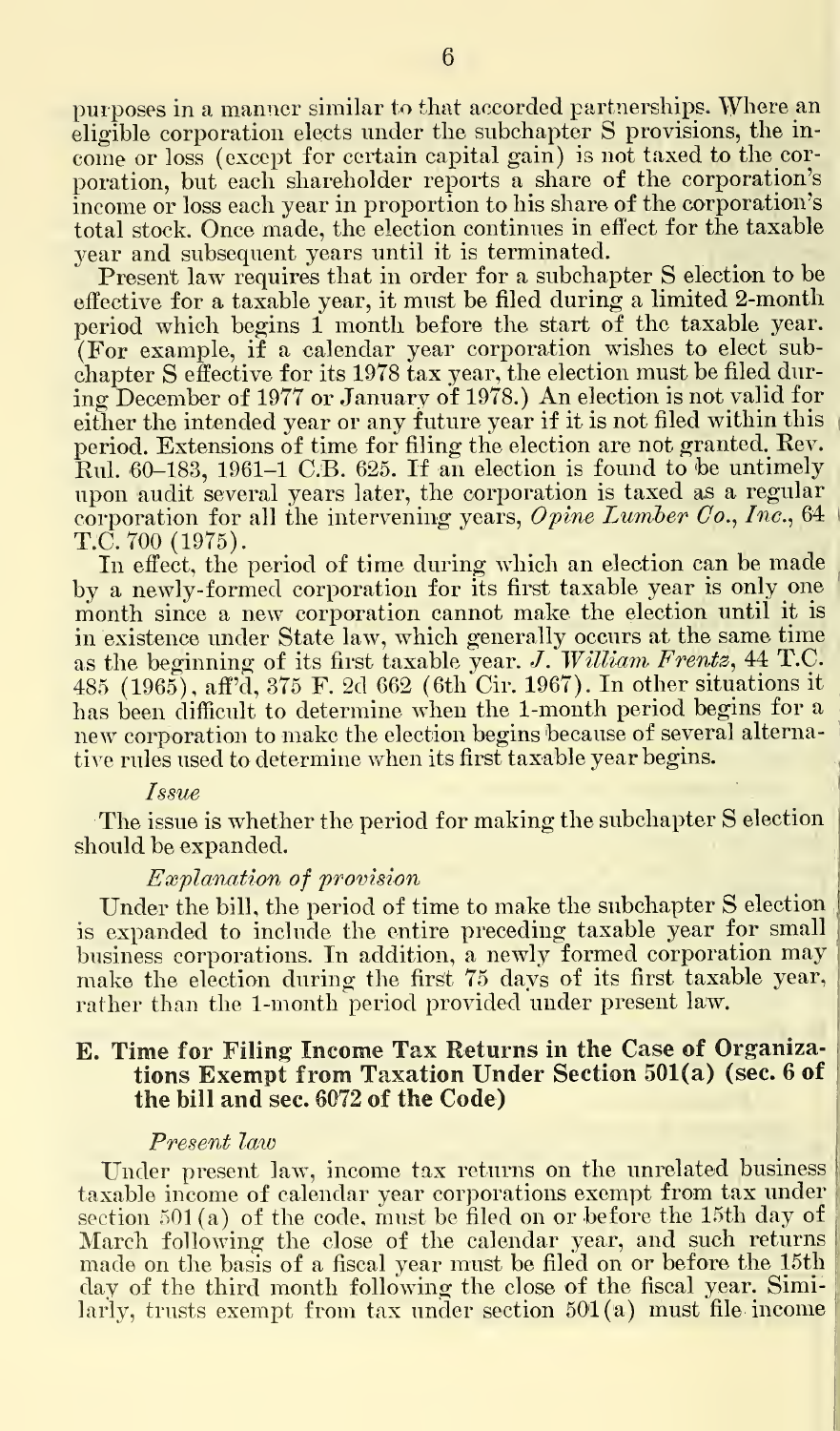tax returns on their unrelated business taxable income on or before the 15th day of April in the case of returns made on the basis of the calendar year, or, in the case of returns made on the basis of the fiscal year, on or before the 15th day of the fourth month following the close of the fiscal year. However, annual information returns of these exempt organizations (other than certain religious or apostolic or ganizations) must be filed on or before the 15th day of the fifth calendar month following the close of the taxable year. Thus, the due date for an exempt organization's information return is different from the due date for the organization's income tax return.

#### **Issue**

The issue is whether the due dates for filing the unrelated busi ness income tax return and the annual information return for an exempt organization should be conformed.

#### Explanation of provision

The provision generally conforms the due date for an exempt organization to file a return of unrelated business income to the due date for filing an annual information return. Under this provision, an or ganization exempt from tax under section 501(a), other than an employees' trust described in section 401(a), must file its income tax return on or before the 15th day of the fifth month following the close of the taxable year. For a calendar year organization, the return would have to be filed by May 15.

#### F. Period for Determining Whether the Taxpayer is a Farmer or a Fisherman for Purposes of the Estimated Tax (sec. 7 of the bill and sec. 6073(b) of the Code)

#### Present *law*

Under present law, an individual generally is required to file quarterly declarations of estimated income tax if his tax liability not cov ered by withholding can be expected to be \$100 or more and he will have a certain amount of gross income or nonsalary income (secs. 6015 and 6073). An addition to tax generally is imposed on an underpayment of estimated tax. The rate of this addition to tax is equal to interest rate on underpayments of tax and is based on the amount of underpayment for the time between the due date of the estimated tax payment and the due date of the tax return unless one of several ex ceptions apply (sec. 6654).

However, special provisions apply to farmers and fishermen. Under these provisions, an individual may postpone the filing of an estimated tax return (and the payment of estimated taxes) for a taxable year until January 15th of the succeeding taxable year if his estimated gross income from farming or fishing for the taxable year is at least two-thirds of the total estimated gross income from all sources for the taxable year.<sup>3</sup> Thus, under present law, if an individual relies on the

 $\lambda$ 

 $\,$  Also, an individual who qualifies for deferral of estimated tax payments under this rule is not required to make a declaration of estimated tax or pay ment of estimated tax on January 15th, if he files a tax return on or before March 1 of the following year and pays the full amount of tax at that time (sec.  $6015(f)$ ).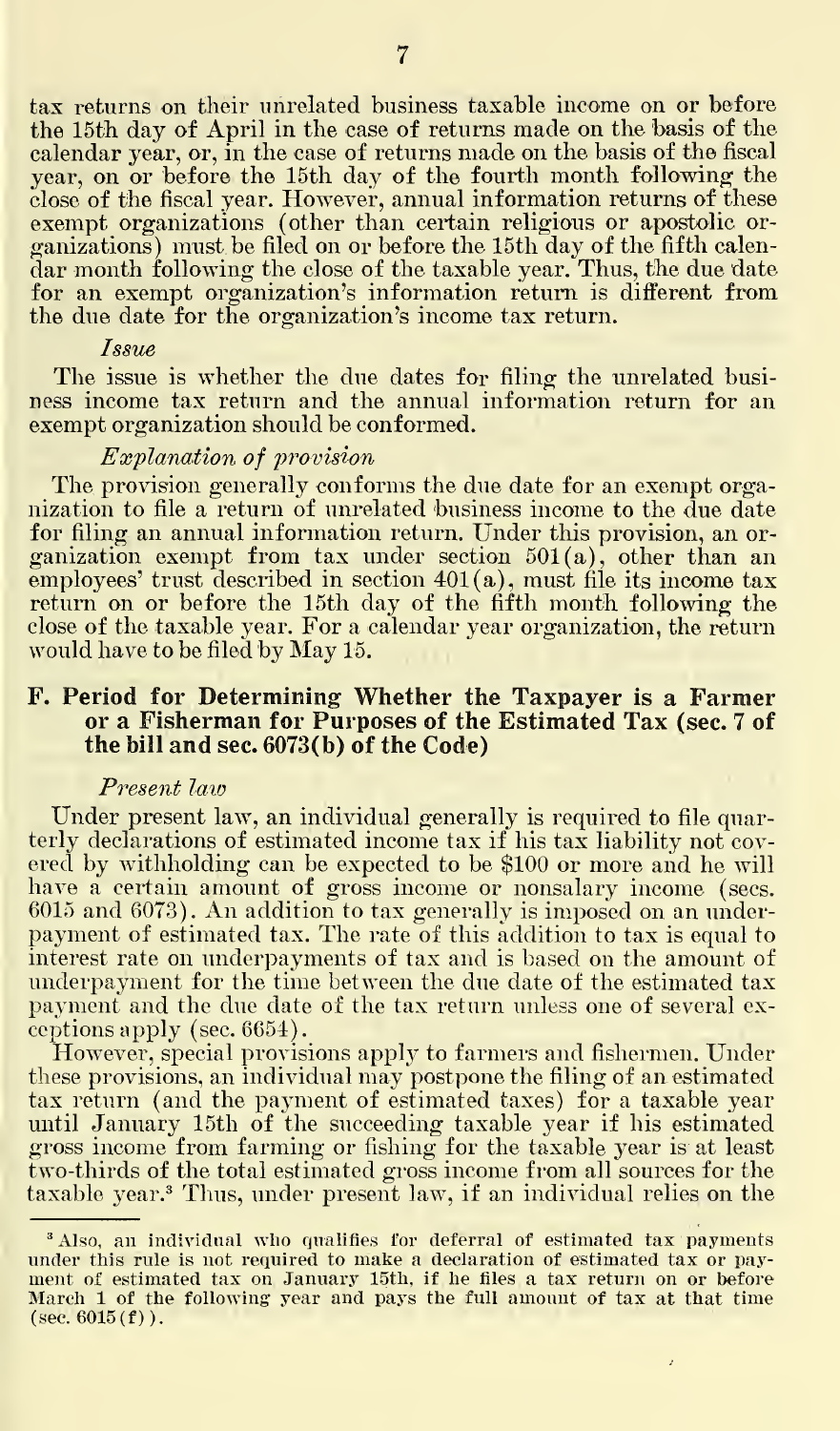special rules for farmers and fishermen in the belief that at least two-' thirds of. his current gross income will be from farming or fishing and it later develops that this is not the case (for instance, because of a crop failure), the taxpayer may not be able to avoid the addition to tax for underpayment of estimated tax.

#### *Issue*

-

The issue is whether the special rules for filing estimated tax returns in the case of farmers and fishermen should be available if the requirements are satisfied on the basis of gross income for the preceding tax able year.

#### $E_x$  Explanation of provision

The bill would extend the exception from quarterly declarations of estimated tax so that the special rule for farmers and fishermen also applies when at least two-thirds of the gross income shown on an individual's tax return for the preceding taxable year was gross in come from farming or fishing.

# G. Period of Limitations for Credit or Refund With Respect to Certain Carrybacks of Losses and Credits (sec. 8 of the bill and sec. 6511 of the Code)

#### • Present law

Under present law (sec.  $6511(d)(2)(A)$ ), a claim for refund or credit attributable to a carryback of a net operating loss or capital loss must be filed within 3 years of the due date of the corporate or individual tax return for the taxable year of the loss, without regard to any extensions of time which may be granted for filing the return (including automatic extensions) unless a written extension of the period of limitations on assessment was obtained. Similar rules are applied with respect to the carryback of the investment credit, work incentive credit and the new jobs credit. A claim for refund or credit other than those arising from a carryback may be filed within 3 years after the return is filed without regard to whether the return was filed after the statutory due date.

Since, under present law, a claim for refund attributable to a carry back of a net operating loss, capital loss or the previously mentioned credits must be filed within 3 years from the return due date without regard to an extension of time, it is possible for a carryback claim to be barred by the statute of limitations at a time that deficiencies at tributable to the carryback may still be assessed.

#### Issue

The issue is whether the limitation period for filing claims with respect to loss carrybacks, where the taxpayer has filed a timely re turn for the loss year, should be the same as the limitation period for asserting deficiencies attributable to the carryback.

#### Explanation of provision

The provision amends section  $6511(d)(2)(A)$  to provide that a claim for credit or refund relating to an overpayment attributable to a net operating loss carryback or a capital loss carryback may be filed.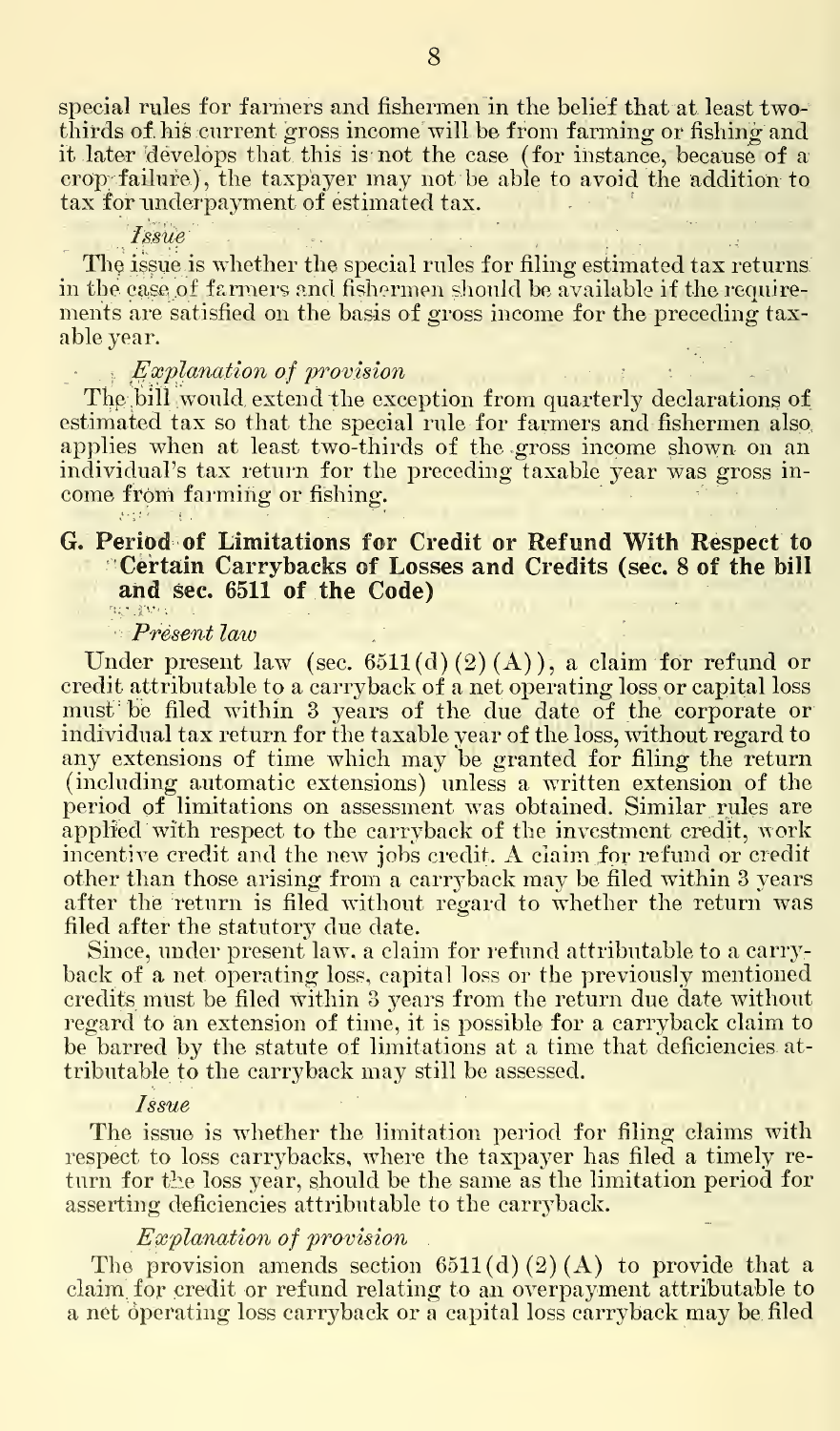within 3 years after the time for filing the return, including extensions, for the loss year. A similar rule applies to the carrybacks of the in vestment credit, the work incentive program credit and the new jobs credit.

# H. Stay of Collection of Penalty Under Section 6672 Where Bond is Filed (sec. 9 of the bill and sec.  $6672$  of the Code)

#### Present law

Present law (sec. 6672) imposes a civil penalty upon any person who willfully fails to collect or pay over any tax imposed by the Internal Revenue Code. The penalty is equal to the amount of tax which has not been collected or paid over. This penalty, called the 100-percent penalty for failure to pay over, applies not with regard to the personal tax liability of the person potentially subject to the penalty but rather to tax for which another person is primarily liable, e.g., an employer's liability for payroll withholding.

In the case of Tax Court litigation, a taxpayer need not pay a deficiency asserted by the Government until the final adjudication of his case, and the Government may not levy on his property or begin any other collection procedure in the meantime.^ However, the 100-percent penalty is not subject to Tax Court jurisdiction. Instead, the person subject to the penalty generally is restricted to filing with the Internal Revenue Service a claim for refund for the penalty after at has been paid or collected. If the Service denies the claim (or fails to respond within 6 months), a suit for refund can be filed in either a U.S. district court or the Court of Claims.<sup>5</sup>

Thus, under present law, there is generally no procedure whereby the person subject to penalty may stay enforcement of the penalty pending a judicial determination. The Internal Revenue Service may assess the penalty immediately after it is determined and, 10 days after notice and demand for payment is made, enforce the assessment by various collection procedures, including a seizure of the property of the per son assessed with the penalty. These collection proceedings and the imposition of a lien against that person's property may seriously endanger the business or credit of the person against whom the penalty was assessed.

<sup>\*</sup> In the case of jeopardy assessments, immediate assessment and collection may be made but <sup>a</sup> new provision was added under the Tax Reform Act of <sup>1976</sup> to obtain expedited administrative and judicial review of jeopardy assessments (sees. 6331, 6861, 6862, and 7429).

<sup>&</sup>lt;sup>5</sup> The 100-percent penalty is frequently imposed on account of a failure to pay over withholding employment taxes. These are separate taxes as to each individual, and the position of the IRS as to whether individuals are employees or independent contractors can be challenged by paying the amount of the taxes for only one of those individuals and suing for a refund of that amount. In addition, the plaintiff could demand abatement of the penalty attributable to the with holding taxes of the other individuals whose status is questioned. However, even in this situation, the Government could file liens and levy on the plaintiff's property for the amount of the penalty that is not yet paid.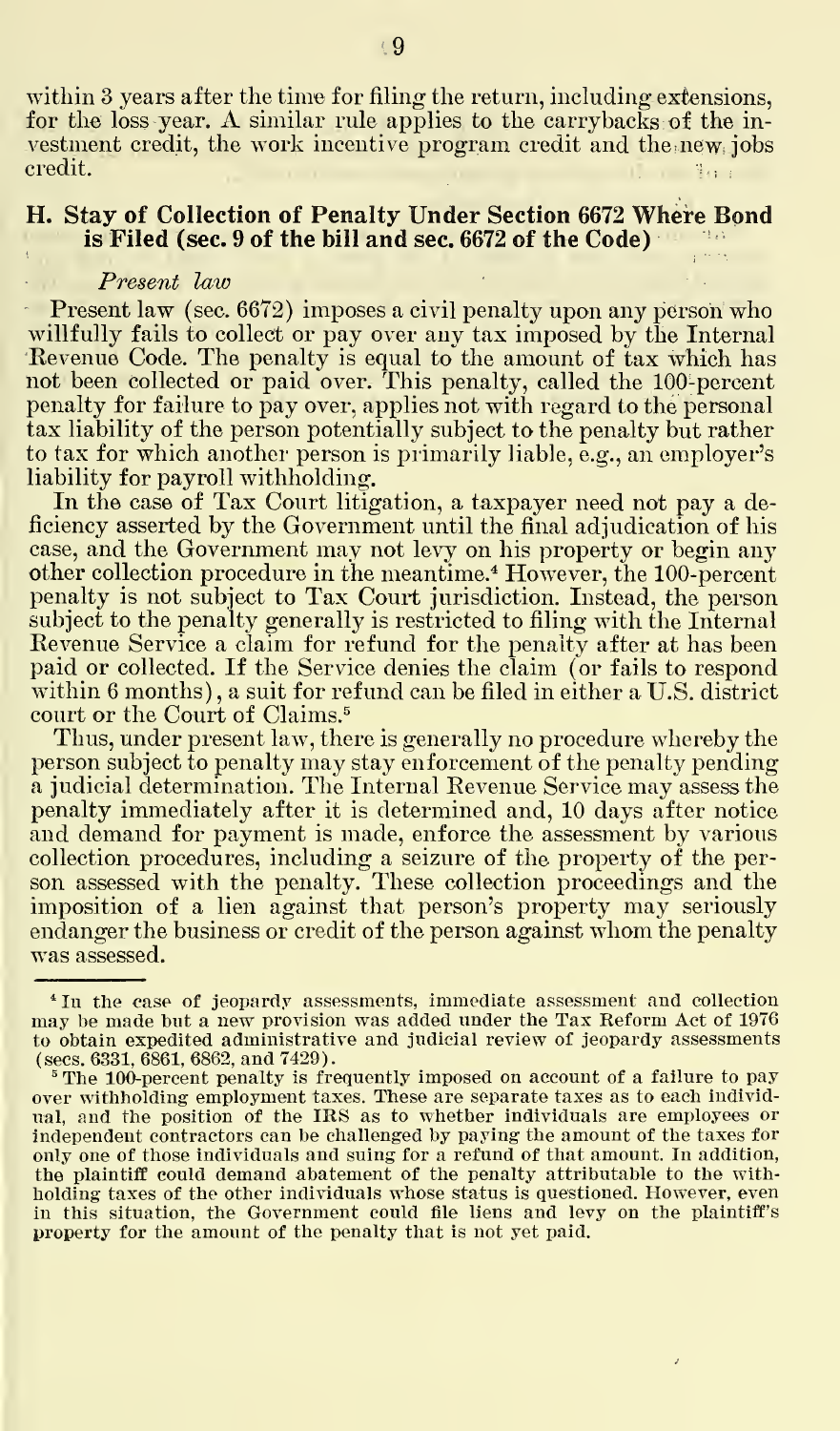#### Issue

The issue is whether the person against whom assessment is made should be able to post a bond and thereby stay enforcement of collec tion of the 100-percent penalty under section 6672.

## Explanation of provision

This provision would stay collection proceedings against a person assessed with the penalty if he posts a bond equal to one and one-half times the amount of the unpaid penalty. In addition, the person posting the bond must pay an amount sufficient to initiate re fund litigation (in the case of a penalty resulting from nonpayment of employment taxes, this would be the withholding taxes attributable to one individual), file a refund claim, and begin court proceedings within 30 days after a denial of the refund claim.

the same time and a state of the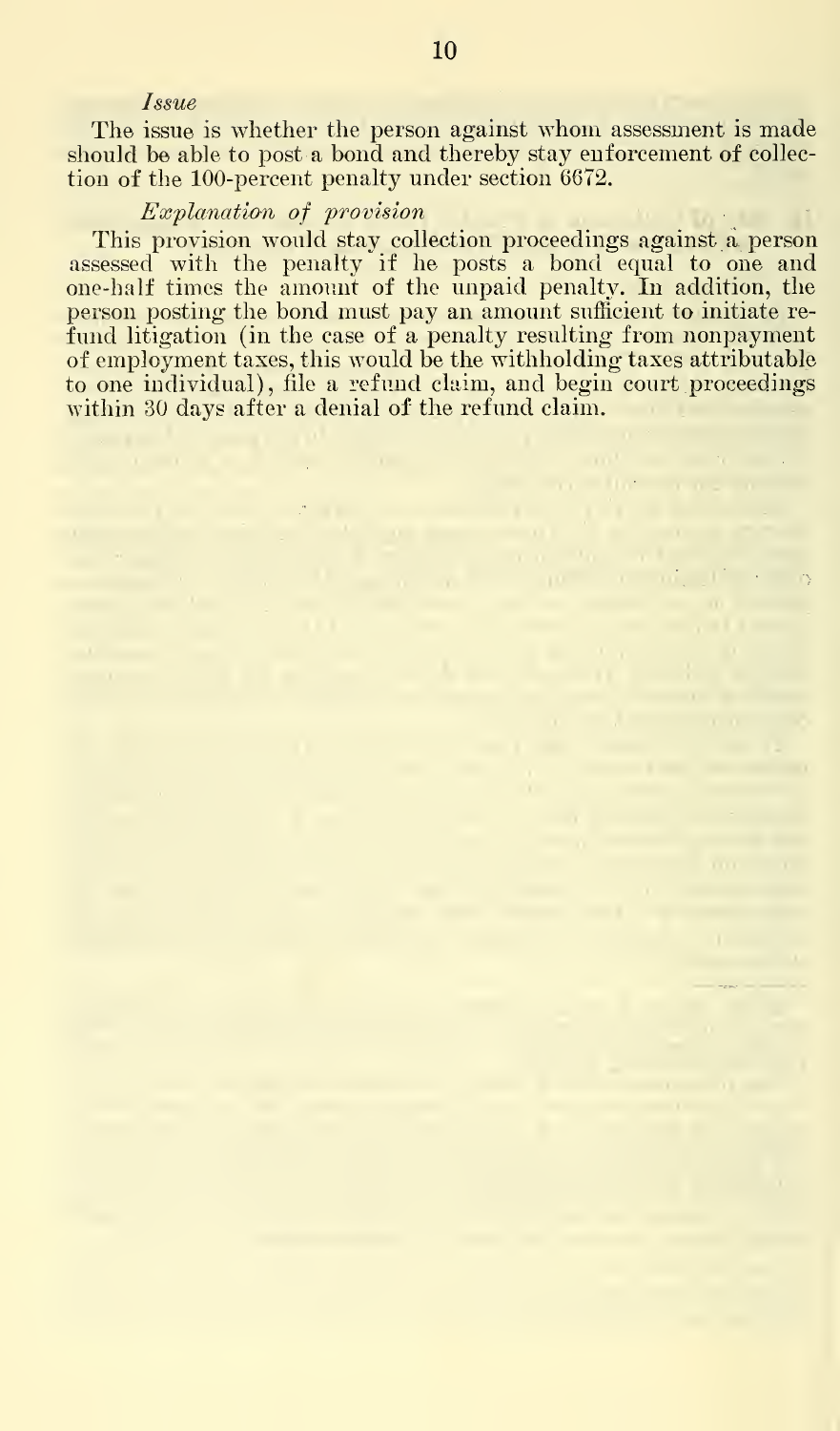# III. REVENUE EFFECT

It is estimated that the provisions contained in the bill,  $H.R.$   $7320,\,$ will not have any significant revenue effect.

(11)

 $\bar{\bar{z}}$